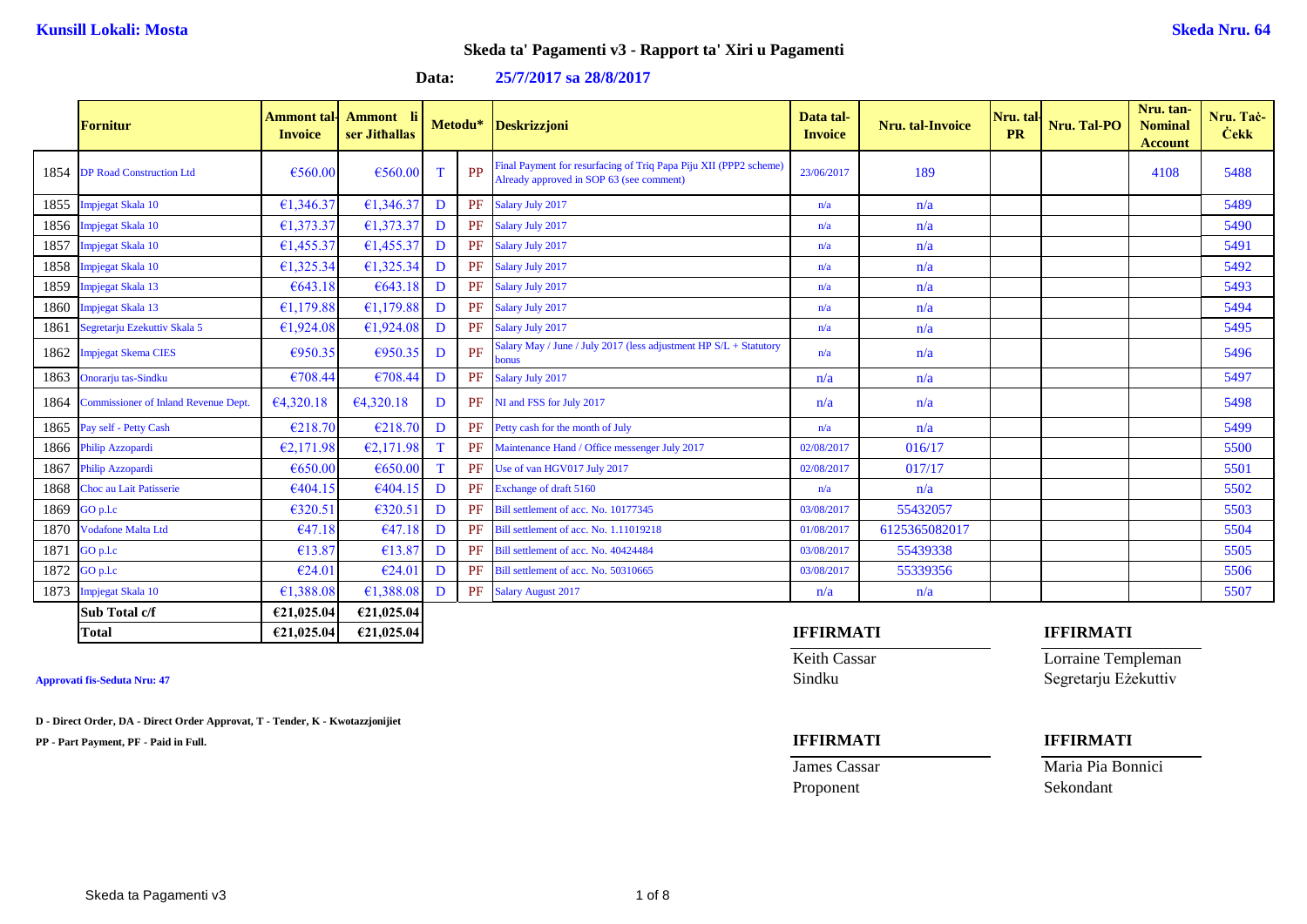| Data: | 25/7/2017 sa 28/8/2017 |  |
|-------|------------------------|--|
|-------|------------------------|--|

|      | <b>Fornitur</b>                                         | <b>Ammont</b> tal-<br><b>Invoice</b> | Ammont li<br>ser Jithallas |   |           | Metodu* Deskrizzjoni                                                                 | Data tal-<br><b>Invoice</b> | <b>Nru.</b> tal-Invoice | Nru. tal-<br><b>PR</b> | Nru. Tal-PO | Nru. tan-<br><b>Nominal</b><br><b>Account</b> | Nru. Tač-<br><b>Cekk</b> |
|------|---------------------------------------------------------|--------------------------------------|----------------------------|---|-----------|--------------------------------------------------------------------------------------|-----------------------------|-------------------------|------------------------|-------------|-----------------------------------------------|--------------------------|
| 1874 | Impjegat Skala 10                                       | €1,414.08                            | €1,414.08                  | D | PF        | <b>Salary August 2017</b>                                                            | n/a                         | n/a                     |                        |             |                                               | 5508                     |
| 1875 | Impjegat Skala 10                                       | €1,495.08                            | €1,495.08                  | D |           | PF Salary August 2017                                                                | n/a                         | n/a                     |                        |             |                                               | 5509                     |
| 1876 | Impjegat Skala 10                                       | €1,365.26                            | €1.365.26                  | D | PF        | <b>Salary August 2017</b>                                                            | n/a                         | n/a                     |                        |             |                                               | 5510                     |
| 1877 | Impjegat Skala 13                                       | €660.16                              | €660.16                    | D | PF        | <b>Salary August 2017</b>                                                            | n/a                         | n/a                     |                        |             |                                               | 5511                     |
| 1878 | Impjegat Skala 13                                       | €1,247.08                            | €1,247.08                  | D | PF        | <b>Salary August 2017</b>                                                            | n/a                         | n/a                     |                        |             |                                               | 5512                     |
| 1879 | Segretarju Ezekuttiv Skala 5                            | £1,967.93                            | £1,967.93                  | D |           | PF Salary August 2017                                                                | n/a                         | n/a                     |                        |             |                                               | 5513                     |
| 1880 | <b>Impjegat Skema CIES</b>                              | €333.85                              | E333.85                    | D | PF        | <b>Salary August 2017</b>                                                            | n/a                         | n/a                     |                        |             |                                               | 5514                     |
| 1881 | Onorarju tas-Sindku                                     | €979.19                              | E979.19                    | D | PF        | <b>Salary August 2017</b>                                                            | n/a                         | n/a                     |                        |             |                                               | 5515                     |
| 1882 | <b>Commissioner of Inland Revenue Dept.</b>             | €3,653.48                            | 63,653.48                  | D | PF        | NI and FSS for August 2017                                                           | n/a                         | n/a                     |                        |             |                                               | 5516                     |
| 1883 | <b>Adam Bugeja</b>                                      | €703.40                              | E2,704.52                  | T | PF        | Fixing paving blocks in Trejqet il-Gnien                                             | 30/03/2017                  | 36-2017                 |                        | WO 36-2017  | 2310/003                                      | 5517                     |
| 1884 | <b>Adam Bugeja</b>                                      | €281.35                              |                            | T | PF        | Removing pole concrete from Misrah Ghonog                                            | 30/03/2017                  | 40-2017                 |                        | WO 40-2017  | 2310/003                                      | 5517                     |
| 1885 | <b>Adam Bugeja</b>                                      | €1.719.77                            |                            | T | PF        | Repairing pavement infront of 23, Triq it-Trincetta                                  | 30/03/2017                  | 41-2017                 |                        | WO 41-2017  | 2310/003                                      | 5517                     |
|      | 1886 Agius Romona                                       | €826.00                              | €826.00                    | K | PF        | Cleaning and upkeep of Mosta public convenience for the month of<br><b>July 2017</b> | 31/07/2017                  | 9                       |                        |             | 3053                                          | 5518                     |
| 1887 | Anna Maria Grech                                        | €520.00                              | €520.00                    | T | PF        | Youth Work Services July 2017                                                        | 01/08/2017                  | Mosta LC 07/17          |                        |             | 3365                                          | 5519                     |
| 1888 | <b>Community Workers Scheme Enterprise</b><br>Foudation | €30.80                               | €30.80                     | D | PF        | <b>Overtime Mario Agius</b>                                                          | 07/08/2017                  | 183/2017                |                        |             |                                               | 5520                     |
| 1889 | <b>Correct Termination Ltd</b>                          | €206.50                              | €206.50                    | D | <b>PF</b> | Temporary Installation of streaming cameras to 3rd floor                             | 28/07/2017                  | CTL060717               |                        | 1361        | 3110                                          | 5521                     |
| 1890 | <b>Daniel Galea</b>                                     | €1,174.75                            | £1,174.75                  | T |           | PF Accounting services April till June 2017                                          | 21/07/2017                  | INV/ML/DG/128           |                        |             | 3100                                          | 5522                     |
|      | Sub Total c/f                                           | €18,578.68                           | €18,578.68                 |   |           |                                                                                      |                             |                         |                        |             |                                               |                          |
|      | Sub Total b/f                                           | €21,025.04                           | €21,025.04                 |   |           |                                                                                      |                             |                         |                        |             |                                               |                          |

### **Approvati fis-Seduta Nru: 47** Sindku Segretarju Eżekuttiv

**D - Direct Order, DA - Direct Order Approvat, T - Tender, K - Kwotazzjonijiet**

**PP - Part Payment, PF - Paid in Full. IFFIRMATI IFFIRMATI**

# **Total €39,603.72 €39,603.72 IFFIRMATI IFFIRMATI**

**Keith Cassar Lorraine Templeman** 

| IFFIRMATI |
|-----------|
|           |

**James Cassar Maria Pia Bonnici** Proponent Sekondant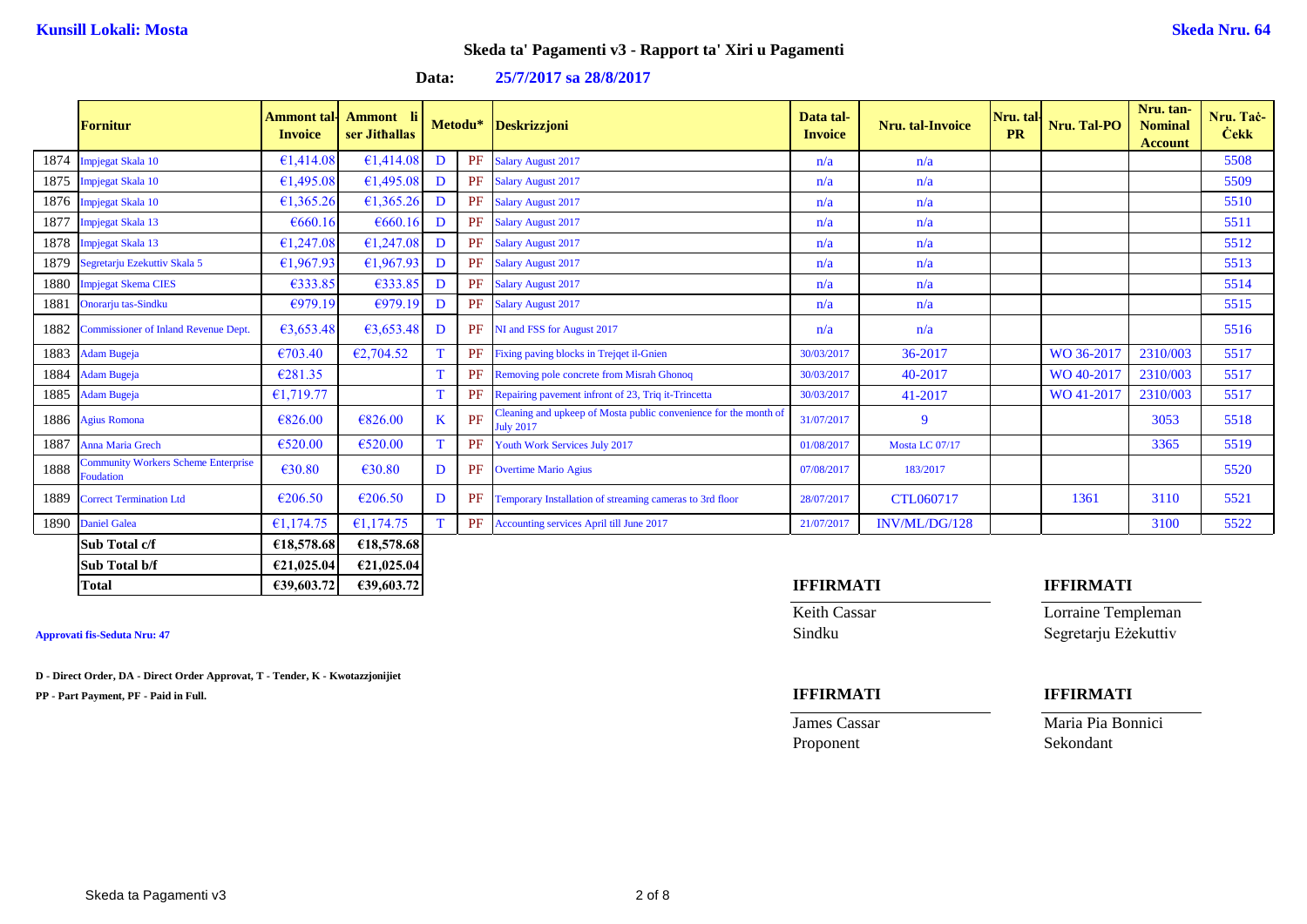| 25/7/2017 sa 28/8/2017<br>Data: |  |
|---------------------------------|--|
|---------------------------------|--|

|           | <b>Fornitur</b>                        | <b>Ammont</b> tal-<br><b>Invoice</b> | Ammont li<br>ser Jithallas |   | Metodu* | <b>Deskrizzjoni</b>                                                                                                                              | Data tal-<br><b>Invoice</b> | <b>Nru.</b> tal-Invoice | Nru. tal-<br><b>PR</b> | Nru. Tal-PO | Nru. tan-<br><b>Nominal</b><br><b>Account</b> | Nru. Tac-<br><b>Cekk</b> |
|-----------|----------------------------------------|--------------------------------------|----------------------------|---|---------|--------------------------------------------------------------------------------------------------------------------------------------------------|-----------------------------|-------------------------|------------------------|-------------|-----------------------------------------------|--------------------------|
| 1891      | Design & Technical Resources Ltd.      | €295.00                              | €1,300.08                  | T | PF      | Professional fees covering sketch design & artist impression for<br>redesign of Rotunda lion roundabout Job DR3413                               | 28/01/2016                  | DG/20 1601 106          |                        |             | 3130                                          | 5523                     |
|           | 1892 Design & Technical Resources Ltd. | €88.50                               |                            | T | PF      | Professional fees covering consulting refurbisment of public toilet i<br>Piazza Rotunda Job DR3410                                               | 28/01/2016                  | DG/20 1601 108          |                        |             | 3130                                          | 5523                     |
|           | 1893 Design & Technical Resources Ltd. | €413.00                              |                            | T | PF      | Professional fees covering survey of premises and preparations of<br>laying plan (New Day Centre within Mosta Civic Centre) Job<br><b>DR3408</b> | 28/01/2016                  | DG/20 1601 109          |                        |             | 3130                                          | 5523                     |
|           | 1894 Design & Technical Resources Ltd. | €531.00                              |                            | T | PF      | Professional fees covering design underground car park in Pjazza<br>Rotunda & Reggie Cilia playingfield Job DR3412                               | 28/01/2016                  | DG/20 1601 107          |                        |             | 3130                                          | 5523                     |
|           | 1895 Design & Technical Resources Ltd. | $-627.42$                            |                            |   |         | Over payment on invoices DG/20 1702 103 & DG/20 1702 104                                                                                         |                             |                         |                        |             |                                               | 5523                     |
|           | 1896 Dr. Ian Micallef                  | €30.00                               | €30.00                     | D | PF      | Gurament Sindku u vici Sindku                                                                                                                    | 18/07/2017                  | 004/2017                |                        |             | 3140                                          | 5524                     |
| 1897      | <b>Frankie Mifsud</b>                  | €75.00                               | €225.00                    | D | PF      | Opening blockage at Gents Public Convenience (due to vandalism)                                                                                  | 26/07/2017                  | 10611                   |                        | 1370        | 2310/003                                      | 5525                     |
| 1898      | <b>Frankie Mifsud</b>                  | €75.00                               |                            | D | PF      | <b>Opening blockage at Gents Public Convenience</b>                                                                                              | 26/07/2017                  | 10612                   |                        | 1366        | 2310/003                                      | 5525                     |
| 1899      | <b>Frankie Mifsud</b>                  | €75.00                               |                            | D | PF      | Opening blockage at disabled Public Convenience                                                                                                  | 26/07/2017                  | 10613                   |                        | WO-66.2017  | 2310/003                                      | 5525                     |
| 1900 IDPC |                                        | £23.29                               | €23.29                     | D | PF      | Notification fee covering From July 2017 till 24th May 2018 (final<br>payment)                                                                   | 02/08/2017                  | 6055                    |                        |             | 2630                                          | 5526                     |
| 1901      | <b>JGC</b> Limited                     | €73.10                               | €250.10                    | D | PF      | Installation of flat seat of swing                                                                                                               | 13/07/2017                  | Inv-2017-0107           |                        | 1365        | 2310/003                                      | 5527                     |
| 1902      | <b>JGC</b> Limited                     | €177.00                              |                            | D | PF      | Repair on wood planks and welding of bridge                                                                                                      | 13/07/2017                  | Inv-2017-0106           |                        | 1365        | 2310/003                                      | 5527                     |
| 1903      | <b>Jimmy Muscat</b>                    | €1,647.50                            | £1,647.50                  | T | PF      | Bulky refuse collection July 2017                                                                                                                | 31/07/2017                  | 007/17                  |                        |             | 3042                                          | 5528                     |
|           | 1904 Karamellu Pet & Garden            | €23.00                               | €46.00                     | D | PF      | Flower bouquet for 5/8/2017 near St. Mary Statue in Triq it-Torri                                                                                | 07/08/2017                  | 5273                    |                        | 1371        | 3360                                          | 5529                     |
|           | 1905 Karamellu Pet & Garden            | €23.00                               |                            | D | PF      | Flower bouquet for funeral of resident (Gieh il-Mosta) 22/8/2017                                                                                 | 23/08/2017                  | 5294                    |                        | 1374        | 3360                                          | 5529                     |
|           | 1906 Koperattiva Tabelli u Sinjali     | €370.98                              | €1,184.06                  | T | PF      | Road markings (Job sheet 15402)                                                                                                                  | 03/07/2017                  | 23304                   |                        | WO72-2017   | 2365                                          | 5530                     |
| 1907      | Koperattiva Tabelli u Sinjali          | €458.96                              |                            | T | PF      | Road markings (Job sheet 15401)                                                                                                                  | 03/07/2017                  | 23305                   |                        | WO72-2017   | 2365                                          | 5530                     |
| 1908      | Koperattiva Tabelli u Sinjali          | €324.48                              |                            | T | PF      | Road markings (Job sheet 15429)                                                                                                                  | 12/07/2017                  | 23302                   |                        | WO72-2017   | 2365                                          | 5530                     |
| 1909      | Koperattiva Tabelli u Sinjali          | €29.64                               |                            | T | PF      | Road Markings (Job sheet 15430)                                                                                                                  | 12/07/2017                  | 23303                   |                        | WO72-2017   | 2365                                          | 5530                     |
|           | Sub Total c/f                          | €4,706.03                            | €4,706.03                  |   |         |                                                                                                                                                  |                             |                         |                        |             |                                               |                          |

**D - Direct Order, DA - Direct Order Approvat, T - Tender, K - Kwotazzjonijiet**

**Sub Total b/f €39,603.72 €39,603.72**

**PP - Part Payment, PF - Paid in Full. IFFIRMATI IFFIRMATI**

# **Total €44,309.75 €44,309.75 IFFIRMATI IFFIRMATI**

Keith Cassar **Lorraine Templeman Approvati fis-Seduta Nru: 47** Sindku Segretarju Eżekuttiv

James Cassar Maria Pia Bonnici Proponent Sekondant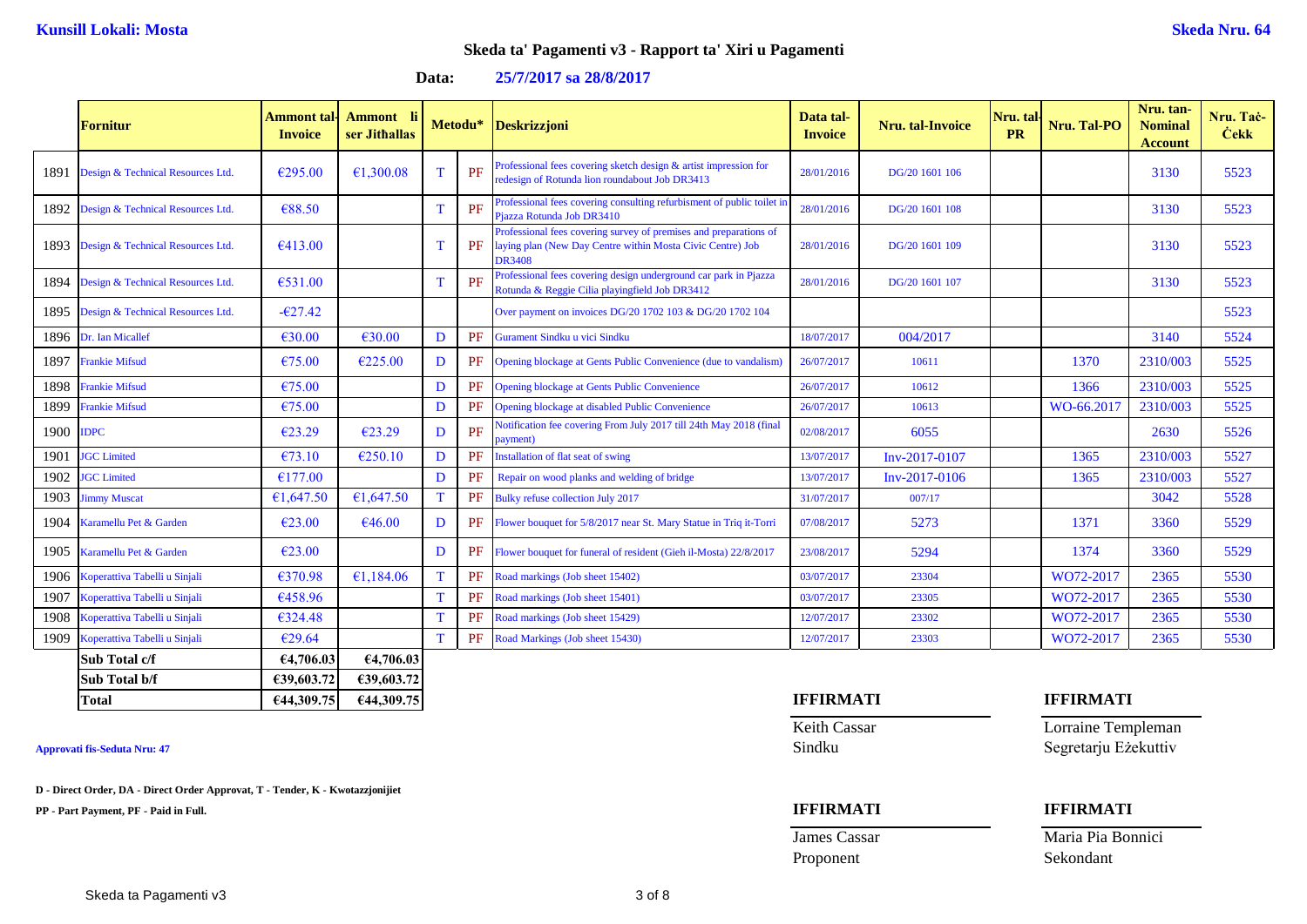**Data: 25/7/2017 sa 28/8/2017**

|      | <b>Fornitur</b>                          | Ammont tal-<br><b>Invoice</b> | Ammont li<br>ser Jithallas |             |    | Metodu* Deskrizzjoni                                                                         | Data tal-<br><b>Invoice</b> | Nru. tal-Invoice | Nru. tal-<br><b>PR</b> | Nru. Tal-PO | Nru. tan-<br><b>Nominal</b><br><b>Account</b> | Nru. Tač-<br><b>Čekk</b> |
|------|------------------------------------------|-------------------------------|----------------------------|-------------|----|----------------------------------------------------------------------------------------------|-----------------------------|------------------|------------------------|-------------|-----------------------------------------------|--------------------------|
| 1910 | <b>Northern Cleaners Group Ltd</b>       | €11,239.46                    | £27,162.81                 | T           | PF | <b>Collection of Waste April 2017</b>                                                        | 30/04/2017                  | 004/17           |                        |             | 3041                                          | 5531                     |
| 1911 | Northern Cleaners Group Ltd              | €11,970.35                    |                            | $\mathbf T$ | PF | <b>Collection of Waste May 2017</b>                                                          | 31/05/2017                  | 005/17           |                        |             | 3041                                          | 5531                     |
| 1912 | <b>Northern Cleaners Group Ltd</b>       | €413.00                       |                            | T           | PF | Collection of Saperated Waste (Glass Bag) April 2017                                         | 15/06/2017                  | NCGgls08/17      |                        |             | 3046                                          | 5531                     |
| 1913 | Northern Cleaners Group Ltd              | €3,540.00                     |                            | T           | PF | Collection of Saperated Waste (Grey Bag) April 2017                                          | 15/06/2017                  | NCGrec12/17      |                        |             | 3046                                          | 5531                     |
| 1914 | Piscopo's Cash & Carry                   | €1,135.62                     | €730.62                    | D           | PF | Refreshments for outh ceremony of new mayor 10/7/2017                                        | 06/07/2017                  | 13000069         |                        | 1356        | 3300                                          | 5532                     |
| 1915 | Piscopo's Cash & Carry                   | $-6405.00$                    |                            |             |    | Less refreshments returned                                                                   | 27/07/2017                  | CN 91000001      |                        |             |                                               | 5532                     |
| 1916 | <b>PwC Malta Technology Services Ltd</b> | €351.05                       | €351.05                    | T           | PF | IT Services rendered in June 2017                                                            | 30/06/2017                  | MLT37200441      |                        |             | 3110                                          | 5533                     |
| 1917 | <b>SG Solutions Ltd</b>                  | €203.60                       | €203.60                    | T           | PF | Photopies Lease Fee $+$ copies July 2017                                                     | 31/07/2017                  | 94194            |                        |             | 3130                                          | 5534                     |
| 1918 | <b>Silver Star Transport Ltd</b>         | €207.68                       | €207.68                    | $\mathbf T$ | PF | <b>Transport Service Day Centre June 2017</b>                                                | 30/06/2017                  | 10004695         |                        |             | 3364                                          | 5535                     |
| 1919 | <b>Smart Office Supplies Ltd</b>         | €52.81                        | $\epsilon$ 0.00            | D           | PF | Textured paper A4 white for invites                                                          | 04/07/2017                  | 60421            |                        | 1359        | 2620                                          | <b>Nil</b>               |
| 1920 | <b>Smart Office Supplies Ltd</b>         | $-652.81$                     |                            |             |    | Less invoice 60421 as paper was returned                                                     | 14/07/2017                  | <b>CN 7195</b>   |                        |             |                                               | <b>Nil</b>               |
| 1921 | <b>Solar Engineering Ltd</b>             | €2,549.39                     | €2,949.67                  | T           | PF | Supply, delivery, installation of 2 air condioners in administrative<br>offices KLMQ-01-2017 | 19/07/2017                  | 12628            |                        | 1363        | 7310                                          | 5536                     |
| 1922 | <b>Solar Engineering Ltd</b>             | €400.28                       |                            | D           | PF | Extras for the following tender KLMQ-01-2017                                                 | 20/07/2017                  | 12650            |                        | 1363        | 7310                                          | 5536                     |
| 1923 | <b>Strand Electronics Ltd</b>            | €99.12                        | €99.12                     | D           | PF | TK-18 Toner for library photocopier                                                          | 27/07/2017                  | 368549           |                        |             | 4008                                          | 5537                     |
| 1924 | The Hive Ltd                             | €283.20                       | €283.20                    | D           | PF | Web hosting 1 year Archeutour Mobile app.                                                    | 30/06/2017                  | 1640             |                        |             | 3110                                          | 5538                     |
| 1925 | The Lighthouse Keepers                   | €34.82                        | €34.82                     | T           | PF | <b>Street Lighting Maintenance</b>                                                           | 26/01/2012                  | 1519             |                        |             | 3010                                          | 5539                     |
| 1926 | The Lighthouse Keepers                   | €6.28                         | €6.28                      | T           | PF | <b>Street Lighting Maintenance</b>                                                           | 17/04/2012                  | 1557             |                        |             | 3010                                          | 5539                     |
| 1927 | The Lighthouse Keepers                   | €53.25                        | €53.25                     | T           | PF | <b>Street Lighting Maintenance</b>                                                           | 12/06/2012                  | 1599             |                        |             | 3010                                          | 5539                     |
| 1928 | The Lighthouse Keepers                   | €6.97                         | €6.97                      | T           | PF | <b>Street Lighting Maintenance</b>                                                           | 12/06/2012                  | 1600             |                        |             | 3010                                          | 5539                     |
| 1929 | The Lighthouse Keepers                   | €5.92                         | €5.92                      | T           | PF | <b>Street Lighting Maintenance</b>                                                           | 12/06/2012                  | 1601             |                        |             | 3010                                          | 5539                     |
|      | Sub Total c/f                            | €32,094.99                    | €32,094.99                 |             |    |                                                                                              |                             |                  |                        |             |                                               |                          |
|      | Sub Total b/f                            | €44,309.75                    | €44,309.75                 |             |    |                                                                                              |                             |                  |                        |             |                                               |                          |

**D - Direct Order, DA - Direct Order Approvat, T - Tender, K - Kwotazzjonijiet**

**PP - Part Payment, PF - Paid in Full. IFFIRMATI IFFIRMATI**

Proponent Sekondant

# **Total €76,404.74 €76,404.74 IFFIRMATI IFFIRMATI**

**Keith Cassar Lorraine Templeman Approvati fis-Seduta Nru: 47** Sindku Segretarju Eżekuttiv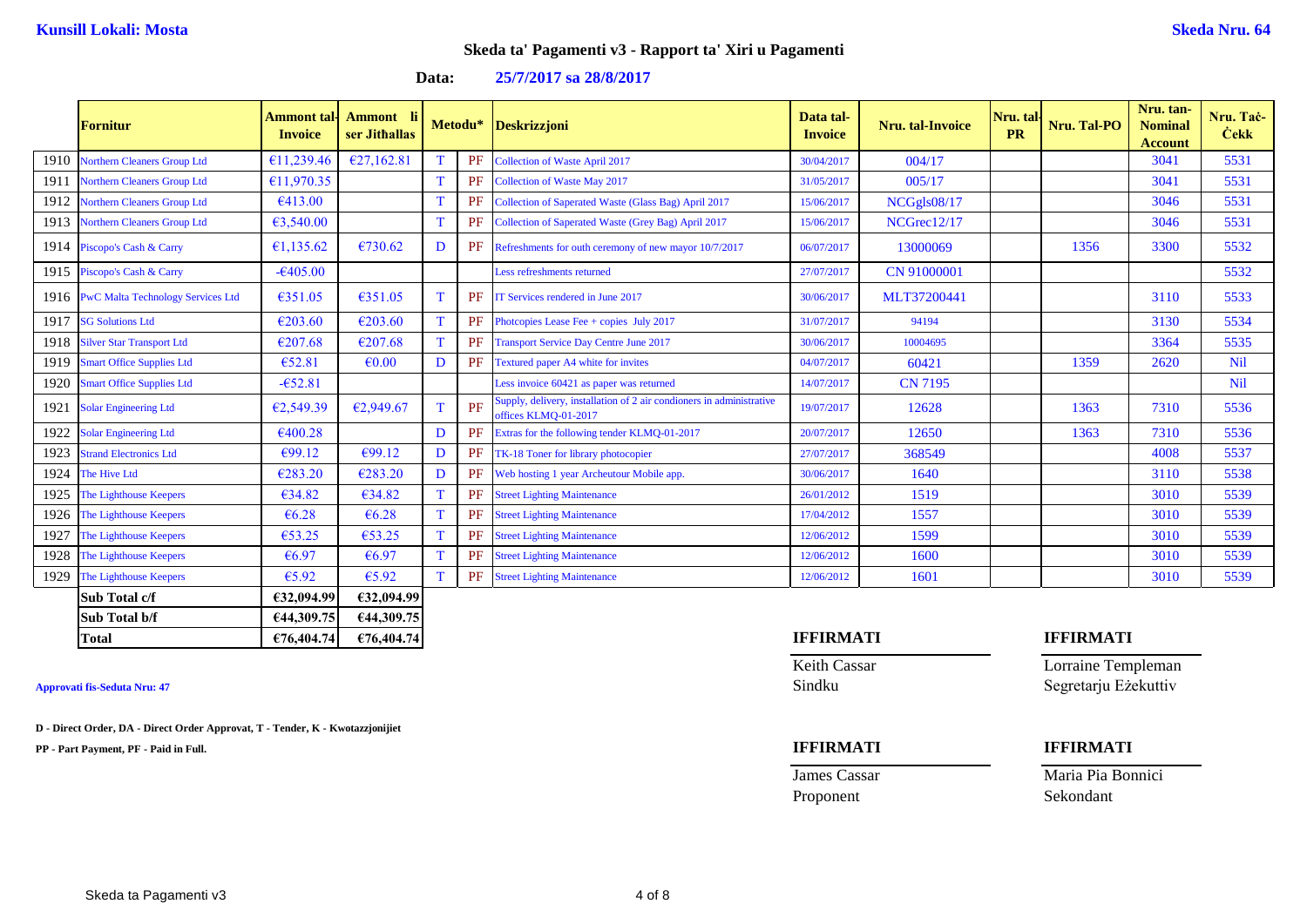|      |                        |                                      |                            |   |         |                                    |                             |                  |                 |             | Nru. tan-                        |                          |
|------|------------------------|--------------------------------------|----------------------------|---|---------|------------------------------------|-----------------------------|------------------|-----------------|-------------|----------------------------------|--------------------------|
|      | <b>Fornitur</b>        | <b>Ammont</b> tal-<br><b>Invoice</b> | Ammont li<br>ser Jithallas |   | Metodu* | Deskrizzjoni                       | Data tal-<br><b>Invoice</b> | Nru. tal-Invoice | Nru. tal-<br>PR | Nru. Tal-PO | <b>Nominal</b><br><b>Account</b> | Nru. Tač-<br><b>Čekk</b> |
| 1930 | The Lighthouse Keepers | €5.92                                | €5.92                      |   | PF      | <b>Street Lighting Maintenance</b> | 12/06/2012                  | 1602             |                 |             | 3010                             | 5539                     |
| 1931 | The Lighthouse Keepers | €29.59                               | €29.59                     | T | PF      | <b>Street Lighting Maintenance</b> | 12/06/2012                  | 1603             |                 |             | 3010                             | 5539                     |
| 1932 | The Lighthouse Keepers | €43.79                               | €43.79                     | т | PF      | <b>Street Lighting Maintenance</b> | 12/06/2012                  | 1604             |                 |             | 3010                             | 5539                     |
| 1933 | The Lighthouse Keepers | €27.86                               | €27.86                     | т | PF      | <b>Street Lighting Maintenance</b> | 12/06/2012                  | 1605             |                 |             | 3010                             | 5539                     |
| 1934 | The Lighthouse Keepers | €46.36                               | €46.36                     |   | PF      | <b>Street Lighting Maintenance</b> | 12/06/2012                  | 1606             |                 |             | 3010                             | 5539                     |
| 1935 | The Lighthouse Keepers | €41.13                               | €41.13                     |   | PF      | <b>Street Lighting Maintenance</b> | 12/06/2012                  | 1607             |                 |             | 3010                             | 5539                     |
| 1936 | The Lighthouse Keepers | €19.82                               | €19.82                     |   | PF      | <b>Street Lighting Maintenance</b> | 12/06/2012                  | 1608             |                 |             | 3010                             | 5539                     |
| 1937 | The Lighthouse Keepers | €17.76                               | €17.76                     |   | PF      | <b>Street Lighting Maintenance</b> | 12/06/2012                  | 1609             |                 |             | 3010                             | 5539                     |
| 1938 | The Lighthouse Keepers | €43.71                               | €43.71                     |   | PF      | <b>Street Lighting Maintenance</b> | 12/06/2012                  | 1610             |                 |             | 3010                             | 5539                     |
| 1939 | The Lighthouse Keepers | E22.10                               | €22.10                     |   | PF      | <b>Street Lighting Maintenance</b> | 12/06/2012                  | 1612             |                 |             | 3010                             | 5539                     |
| 1940 | The Lighthouse Keepers | €137.87                              | €137.87                    | т | PF      | <b>Street Lighting Maintenance</b> | 12/06/2012                  | 1613             |                 |             | 3010                             | 5539                     |
| 1941 | The Lighthouse Keepers | €39.06                               | €39.06                     |   | PF      | <b>Street Lighting Maintenance</b> | 12/06/2012                  | 1614             |                 |             | 3010                             | 5539                     |
| 1942 | The Lighthouse Keepers | €31.87                               | €31.87                     | T | PF      | <b>Street Lighting Maintenance</b> | 12/06/2012                  | 1615             |                 |             | 3010                             | 5539                     |
| 1943 | The Lighthouse Keepers | €15.39                               | €15.39                     | T | PF      | <b>Street Lighting Maintenance</b> | 12/06/2012                  | 1616             |                 |             | 3010                             | 5539                     |
| 1944 | The Lighthouse Keepers | €5.92                                | €5.92                      | T | PF      | <b>Street Lighting Maintenance</b> | 12/06/2012                  | 1617             |                 |             | 3010                             | 5539                     |
| 1945 | The Lighthouse Keepers | €5.92                                | €5.92                      | T | PF      | <b>Street Lighting Maintenance</b> | 12/06/2012                  | 1618             |                 |             | 3010                             | 5539                     |
| 1946 | The Lighthouse Keepers | €35.62                               | €35.62                     | T | PF      | <b>Street Lighting Maintenance</b> | 12/06/2012                  | 1619             |                 |             | 3010                             | 5539                     |
| 1947 | The Lighthouse Keepers | €43.65                               | €43.65                     | T | PF      | <b>Street Lighting Maintenance</b> | 12/06/2012                  | 1620             |                 |             | 3010                             | 5539                     |
| 1948 | The Lighthouse Keepers | €149.42                              | €149.42                    | T | PF      | <b>Street Lighting Maintenance</b> | 12/06/2012                  | 1621             |                 |             | 3010                             | 5539                     |
| 1949 | The Lighthouse Keepers | €34.82                               | €34.82                     |   | PF      | <b>Street Lighting Maintenance</b> | 12/06/2012                  | 1622             |                 |             | 3010                             | 5539                     |
|      | Sub Total c/f          | €797.58                              | €797.58                    |   |         |                                    |                             |                  |                 |             |                                  |                          |
|      | Sub Total b/f          | €76,404.74                           | €76,404.74                 |   |         |                                    |                             |                  |                 |             |                                  |                          |

### **Data: 25/7/2017 sa 28/8/2017**

**D - Direct Order, DA - Direct Order Approvat, T - Tender, K - Kwotazzjonijiet**

**PP - Part Payment, PF - Paid in Full. IFFIRMATI IFFIRMATI**

Proponent Sekondant

### **Total €77,202.32 €77,202.32 IFFIRMATI IFFIRMATI**

Keith Cassar **Lorraine Templeman Approvati fis-Seduta Nru: 47** Sindku Segretarju Eżekuttiv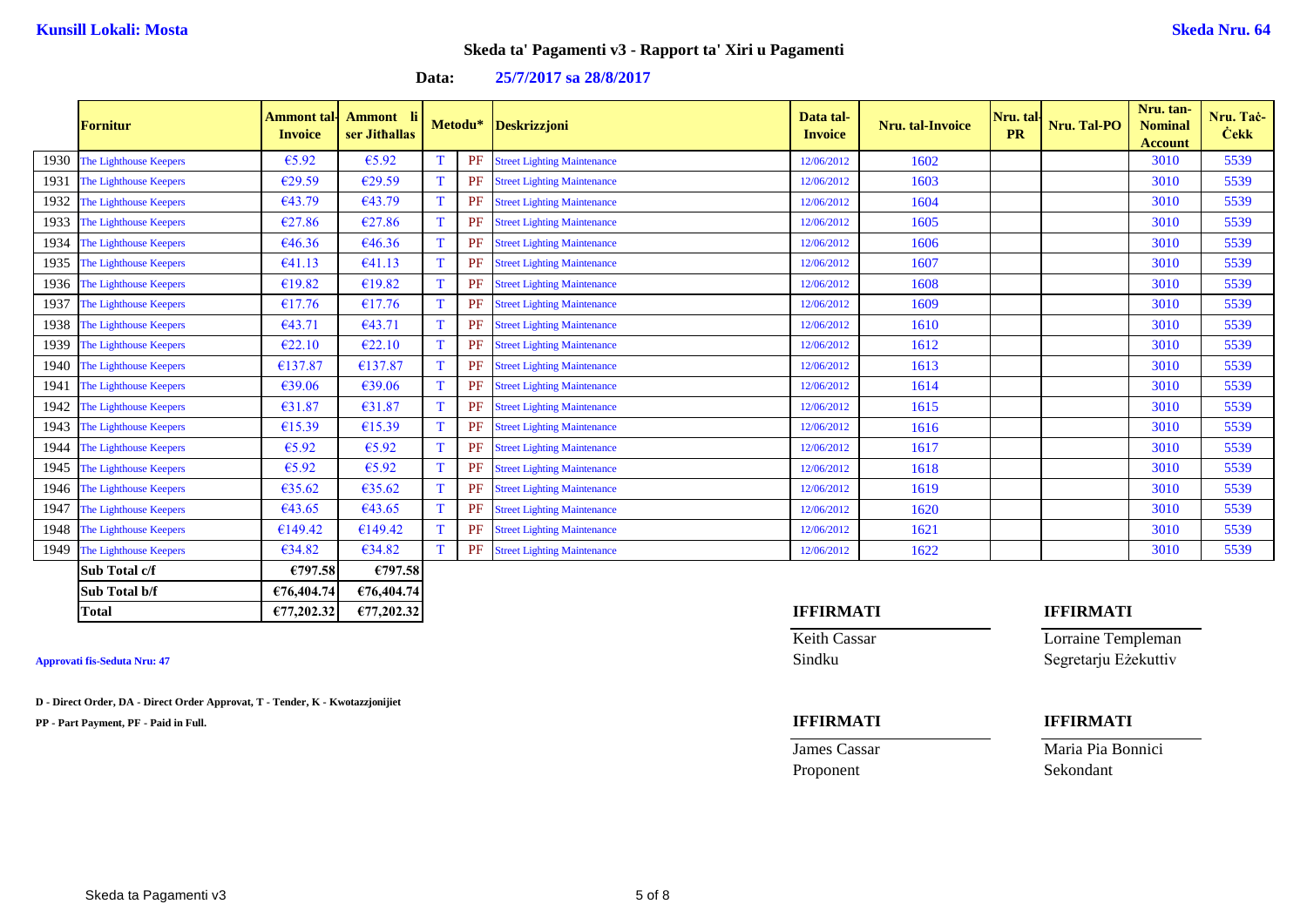|      | <b>Fornitur</b>        | Ammont tal·l<br><b>Invoice</b> | Ammont li<br>ser Jithallas |   | Metodu* | <b>Deskrizzjoni</b>                | Data tal-<br><b>Invoice</b> | Nru. tal-Invoice | Nru. tal-<br><b>PR</b> | Nru. Tal-PO | Nru. tan-<br><b>Nominal</b><br><b>Account</b> | Nru. Tač-<br><b>Čekk</b> |
|------|------------------------|--------------------------------|----------------------------|---|---------|------------------------------------|-----------------------------|------------------|------------------------|-------------|-----------------------------------------------|--------------------------|
| 1950 | The Lighthouse Keepers | €44.72                         | €44.72                     |   | PF      | <b>Street Lighting Maintenance</b> | 12/06/2012                  | 1623             |                        |             | 3010                                          | 5539                     |
| 1951 | The Lighthouse Keepers | €19.23                         | €19.23                     | T | PF      | <b>Street Lighting Maintenance</b> | 12/06/2012                  | 1624             |                        |             | 3010                                          | 5539                     |
| 1952 | The Lighthouse Keepers | €34.82                         | €34.82                     | T | PF      | <b>Street Lighting Maintenance</b> | 12/06/2012                  | 1625             |                        |             | 3010                                          | 5539                     |
| 1953 | The Lighthouse Keepers | €47.08                         | €47.08                     | T | PF      | <b>Street Lighting Maintenance</b> | 12/06/2012                  | 1626             |                        |             | 3010                                          | 5539                     |
| 1954 | The Lighthouse Keepers | €43.79                         | €43.79                     | т | PF      | <b>Street Lighting Maintenance</b> | 13/07/2012                  | 1628             |                        |             | 3010                                          | 5539                     |
| 1955 | The Lighthouse Keepers | €5.92                          | €5.92                      |   | PF      | <b>Street Lighting Maintenance</b> | 12/06/2012                  | 1629             |                        |             | 3010                                          | 5539                     |
| 1956 | The Lighthouse Keepers | €5.92                          | €5.92                      |   | PF      | <b>Street Lighting Maintenance</b> | 12/06/2012                  | 1630             |                        |             | 3010                                          | 5539                     |
| 1957 | The Lighthouse Keepers | €32.47                         | €32.47                     |   | PF      | <b>Street Lighting Maintenance</b> | 13/07/2012                  | 1631             |                        |             | 3010                                          | 5539                     |
| 1958 | The Lighthouse Keepers | €43.79                         | €43.79                     |   | PF      | <b>Street Lighting Maintenance</b> | 13/07/2012                  | 1632             |                        |             | 3010                                          | 5539                     |
| 1959 | The Lighthouse Keepers | €32.90                         | €32.90                     |   | PF      | <b>Street Lighting Maintenance</b> | 13/07/2012                  | 1633             |                        |             | 3010                                          | 5539                     |
| 1960 | The Lighthouse Keepers | €56.29                         | €56.29                     | т | PF      | <b>Street Lighting Maintenance</b> | 13/07/2012                  | 1634             |                        |             | 3010                                          | 5539                     |
| 1961 | The Lighthouse Keepers | €41.36                         | €41.36                     | т | PF      | <b>Street Lighting Maintenance</b> | 13/07/2012                  | 1636             |                        |             | 3010                                          | 5539                     |
| 1962 | The Lighthouse Keepers | €38.70                         | €38.70                     | т | PF      | <b>Street Lighting Maintenance</b> | 13/07/2012                  | 1637             |                        |             | 3010                                          | 5539                     |
| 1963 | The Lighthouse Keepers | €51.42                         | €51.42                     | T | PF      | <b>Street Lighting Maintenance</b> | 13/07/2012                  | 1638             |                        |             | 3010                                          | 5539                     |
| 1964 | The Lighthouse Keepers | €39.41                         | €39.41                     | T | PF      | <b>Street Lighting Maintenance</b> | 13/07/2012                  | 1639             |                        |             | 3010                                          | 5539                     |
| 1965 | The Lighthouse Keepers | €33.75                         | €33.75                     | T | PF      | <b>Street Lighting Maintenance</b> | 13/07/2012                  | 1644             |                        |             | 3010                                          | 5539                     |
| 1966 | The Lighthouse Keepers | €44.50                         | €44.50                     | T | PF      | <b>Street Lighting Maintenance</b> | 13/07/2012                  | 1645             |                        |             | 3010                                          | 5539                     |
| 1967 | The Lighthouse Keepers | €31.34                         | €31.34                     | T | PF      | <b>Street Lighting Maintenance</b> | 13/07/2012                  | 1646             |                        |             | 3010                                          | 5539                     |
| 1968 | The Lighthouse Keepers | €33.75                         | €33.75                     | T | PF      | <b>Street Lighting Maintenance</b> | 13/07/2012                  | 1647             |                        |             | 3010                                          | 5539                     |
| 1969 | The Lighthouse Keepers | €56.86                         | €56.86                     |   | PF      | <b>Street Lighting Maintenance</b> | 13/07/2012                  | 1648             |                        |             | 3010                                          | 5539                     |
|      | Sub Total c/f          | €738.02                        | €738.02                    |   |         |                                    |                             |                  |                        |             |                                               |                          |
|      | Sub Total b/f          | £77,202.32                     | €77,202.32                 |   |         |                                    |                             |                  |                        |             |                                               |                          |

### **Data: 25/7/2017 sa 28/8/2017**

**D - Direct Order, DA - Direct Order Approvat, T - Tender, K - Kwotazzjonijiet**

**PP - Part Payment, PF - Paid in Full.**

### **Total €77,940.34 €77,940.34 IFFIRMATI IFFIRMATI**

Keith Cassar **Lorraine Templeman Approvati fis-Seduta Nru: 47** Sindku Segretarju Eżekuttiv

**James Cassar Maria Pia Bonnici** Proponent Sekondant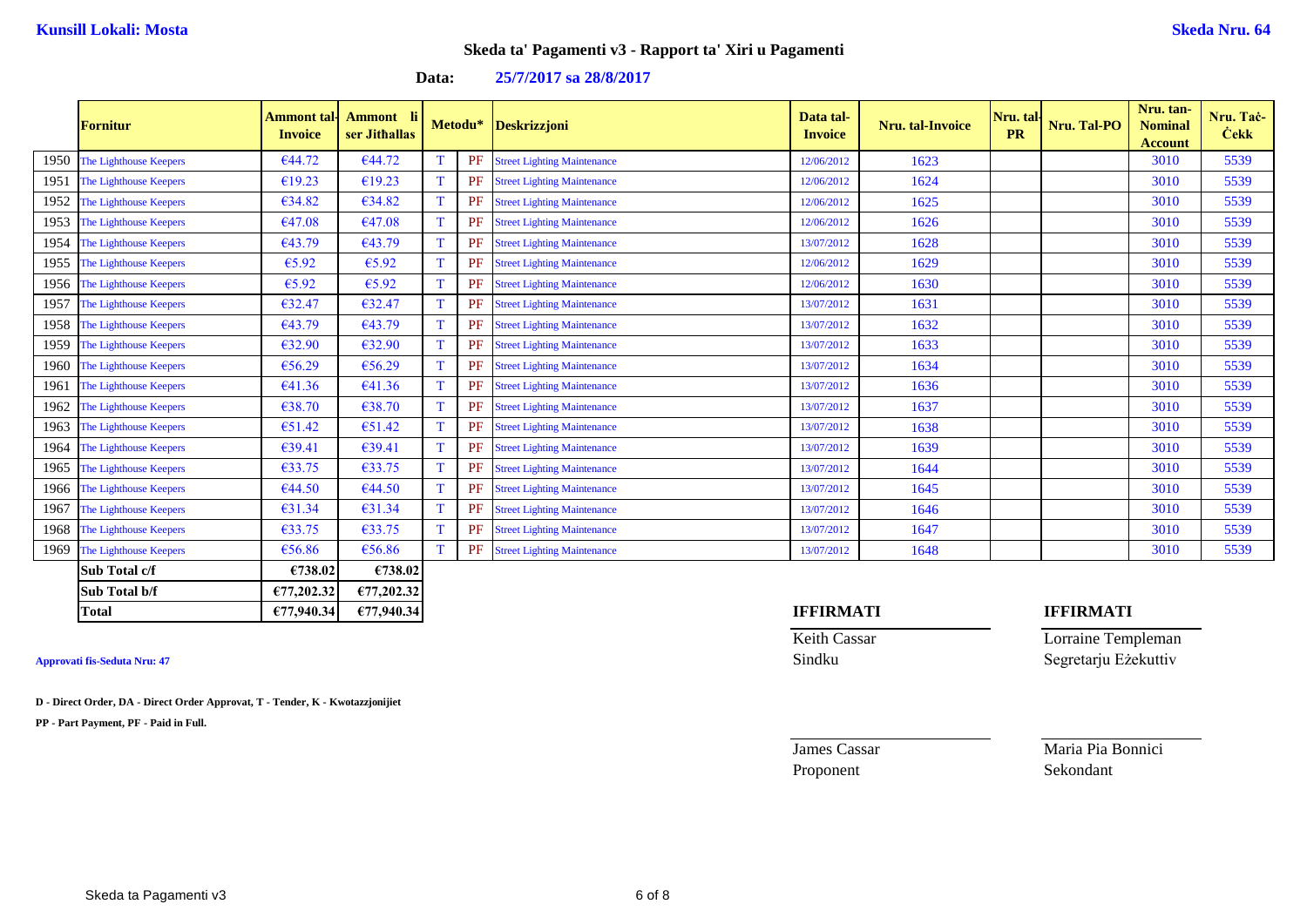|      | <b>Fornitur</b>                                             | Ammont tal·l<br><b>Invoice</b> | Ammont li<br>ser Jithallas |   | Metodu*   | <b>Deskrizzjoni</b>                    | Data tal-<br><b>Invoice</b> | Nru. tal-Invoice | Nru. tal<br><b>PR</b> | Nru. Tal-PO | Nru. tan-<br><b>Nominal</b><br><b>Account</b> | Nru. Tač-<br><b>Čekk</b> |
|------|-------------------------------------------------------------|--------------------------------|----------------------------|---|-----------|----------------------------------------|-----------------------------|------------------|-----------------------|-------------|-----------------------------------------------|--------------------------|
| 1970 | The Lighthouse Keepers                                      | €20.04                         | €20.04                     |   | <b>PF</b> | <b>Street Lighting Maintenance</b>     | 24/08/2012                  | 1651             |                       |             | 3010                                          | 5539                     |
| 1971 | The Lighthouse Keepers                                      | €18.81                         | €18.81                     |   | PF        | <b>Street Lighting Maintenance</b>     | 24/08/2012                  | 1655             |                       |             | 3010                                          | 5539                     |
| 1972 | The Lighthouse Keepers                                      | €31.98                         | €31.98                     |   | PF        | <b>Street Lighting Maintenance</b>     | 24/08/2012                  | 1665             |                       |             | 3010                                          | 5539                     |
| 1973 | The Lighthouse Keepers                                      | €6.62                          | €6.62                      |   | PF        | <b>Street Lighting Maintenance</b>     | 07/09/2012                  | 1687             |                       |             | 3010                                          | 5539                     |
| 1974 | The Lighthouse Keepers                                      | €5.92                          | €5.92                      |   | <b>PF</b> | <b>Street Lighting Maintenance</b>     | 23/10/2012                  | 1715             |                       |             | 3010                                          | 5539                     |
| 1975 | The Lighthouse Keepers                                      | €27.22                         | €27.22                     |   | <b>PF</b> | <b>Street Lighting Maintenance</b>     | 23/10/2012                  | 1716             |                       |             | 3010                                          | 5539                     |
| 1976 | The Lighthouse Keepers                                      | €33.75                         | €33.75                     |   | <b>PF</b> | <b>Street Lighting Maintenance</b>     | 27/01/2014                  | 2087             |                       |             | 3010                                          | 5539                     |
| 1977 | The Lighthouse Keepers                                      | €153.11                        | €153.11                    | T | PF        | <b>Street Lighting Maintenance</b>     | 23/10/2012                  | 2192             |                       |             | 3010                                          | 5539                     |
| 1978 | The Lighthouse Keepers                                      | £29.59                         | €29.59                     |   | <b>PF</b> | <b>Street Lighting Maintenance</b>     | 31/07/2014                  | 2196             |                       |             | 3010                                          | 5539                     |
| 1979 | The Lighthouse Keepers                                      | €214.35                        | €214.35                    | т | PF        | <b>Street Lighting Maintenance</b>     | 31/07/2014                  | 2199             |                       |             | 3010                                          | 5539                     |
| 1980 | The Lighthouse Keepers                                      | €6.28                          | €6.28                      |   | PF        | <b>Street Lighting Maintenance</b>     | 23/10/2012                  | 2201             |                       |             | 3010                                          | 5539                     |
| 1981 | The Lighthouse Keepers                                      | €28.83                         | €28.83                     |   | PF        | <b>Street Lighting Maintenance</b>     | 23/10/2012                  | 2202             |                       |             | 3010                                          | 5539                     |
| 1982 | The Lighthouse Keepers                                      | €35.53                         | €35.53                     |   | <b>PF</b> | <b>Street Lighting Maintenance</b>     | 31/07/2014                  | 2212             |                       |             | 3010                                          | 5539                     |
| 1983 | <b>Topserv Gozo Ltd</b>                                     | €47.20                         | €47.20                     | T | <b>PF</b> | Setting of gate lock (job sheet 27478) | 31/07/2017                  | 17554            |                       |             | 2210/003                                      | 5540                     |
| 1984 | <b>Veladrians Skip Hire &amp; Waste Services</b><br>Co. Ltd | €177.00                        | €177.00                    | D | PF        | Hire of skip and weight fee            | 29/04/2017                  | 6028             |                       |             | 3050                                          | 5541                     |
| 1985 | <b>WasteServ Malta Ltd</b>                                  | €296.59                        | €14.83                     | т | PF        | Hire of Bins - July 2008               | 25/08/2008                  | 40470            |                       |             |                                               | 5542                     |
| 1986 | <b>WasteServ Malta Ltd</b>                                  | €296.59                        | €14.83                     |   | PF        | Hire of Bins - August 2008             | 04/09/2008                  | 40600            |                       |             |                                               | 5542                     |
| 1987 | <b>WasteServ Malta Ltd</b>                                  | €296.59                        | €14.83                     | T | PF        | Hire of Bins - October 2008            | 01/11/2008                  | 42290            |                       |             |                                               | 5542                     |
| 1988 | <b>WasteServ Malta Ltd</b>                                  | €296.59                        | €5.26                      |   | <b>PF</b> | Hire of Bins - January 2009            | 11/02/2009                  | 45233            |                       |             |                                               | 5542                     |
| 1989 | <b>WasteServ Malta Ltd</b>                                  | €267.88                        | €13.39                     |   | <b>PF</b> | Hire of Bins - February 2009           | 12/03/2009                  | 46425            |                       |             |                                               | 5542                     |
|      | Sub Total c/f                                               | €2,290.47                      | €899.37                    |   |           |                                        |                             |                  |                       |             |                                               |                          |

### **Data: 25/7/2017 sa 28/8/2017**

**D - Direct Order, DA - Direct Order Approvat, T - Tender, K - Kwotazzjonijiet**

**Sub Total b/f €77,940.34 €77,940.34**

**PP - Part Payment, PF - Paid in Full. IFFIRMATI IFFIRMATI**

# Proponent Sekondant

### **Total €80,230.81 €78,839.71 IFFIRMATI IFFIRMATI**

**Keith Cassar Lorraine Templeman Approvati fis-Seduta Nru: 47** Sindku Segretarju Eżekuttiv